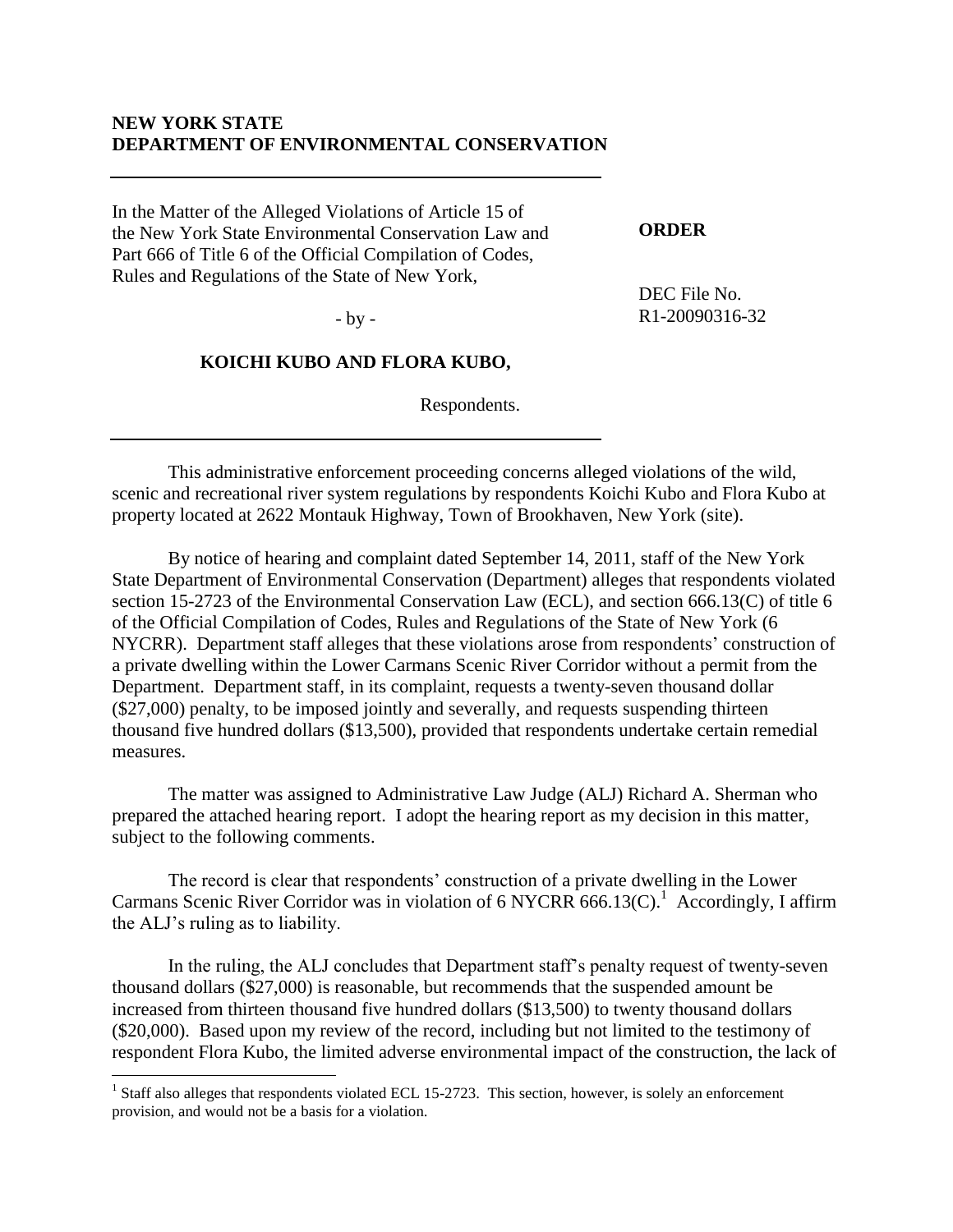evidence to establish that respondents derived any economic benefit, and the costs of the remedial measures that will be required, a further increase in the amount of the suspended penalty is warranted here.

Accordingly, I am suspending twenty-two thousand dollars (\$22,000) of the twenty-seven thousand dollar (\$27,000) civil penalty. The payable penalty of five thousand dollars (\$5,000) will be due and owing within thirty (30) days of the service of this order upon respondents.

**NOW, THEREFORE**, having considered these matters and being duly advised, it is **ORDERED** that:

- I. Respondents Koichi Kubo and Flora Kubo are adjudged to have violated 6 NYCRR 666.13(C) by constructing a private dwelling within the Lower Carmans Scenic River Corridor without a permit from the Department.
- II. Respondents Koichi Kubo and Flora Kubo are jointly and severally assessed a civil penalty in the amount of twenty-seven thousand dollars (\$27,000), of which twenty-two thousand dollars (\$22,000) shall be suspended, contingent upon respondents complying with the terms and conditions of this order, including but not limited to the remedial measures described in paragraph III. The nonsuspended portion of the penalty (five thousand dollars [\$5,000]), shall be due and payable within thirty (30) days after service of this order upon respondents. Payment shall be made in the form of a cashier's check, certified check or money order payable to the order of the "New York State Department of Environmental Conservation" and mailed to the Department at the following address:

Kari E. Wilkinson, Esq. Assistant Regional Attorney New York State Department of Environmental Conservation, Region 1 50 Circle Road Stony Brook, New York 11790

Should respondents fail to satisfy the terms and conditions of this order, the suspended portion of the penalty (that is, twenty-two thousand dollars [\$22,000]) shall become immediately due and payable upon notice by Department staff and is to be submitted in the same form and to the same address as the non-suspended portion of the penalty.

III. No later than sixty (60) days after service of this order upon respondents, respondents are directed to submit to Department staff for its review and approval: (i) an approvable (i.e., approvable as written or with only minimal revision) stormwater drainage plan for all impervious surfaces constructed at the site, sufficient to contain a two inch rain event in a 24 hour period; and (ii) a survey, drawn by a licensed land surveyor, depicting the site boundaries and all structures as built on the site.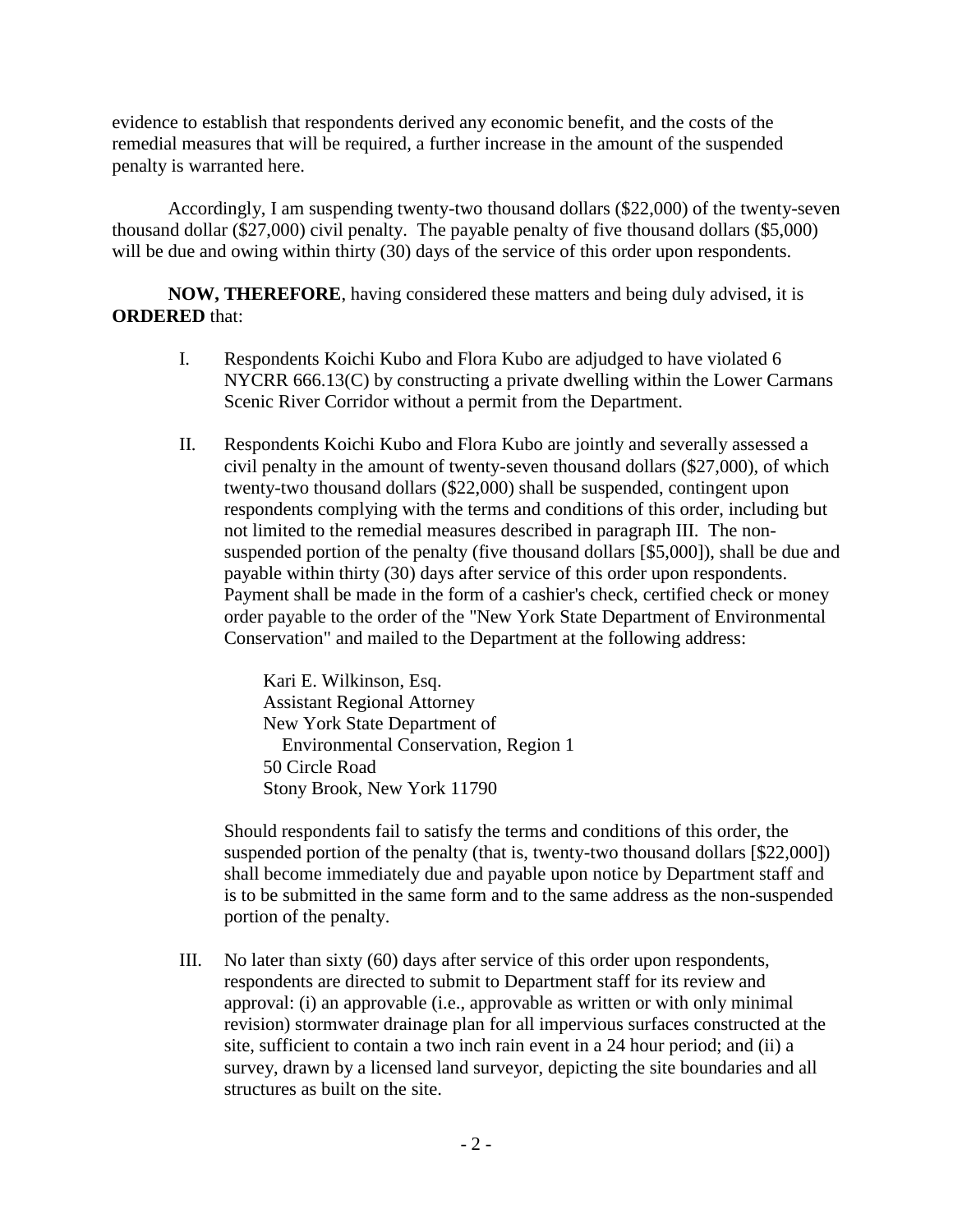- IV. Respondents shall notify Department staff, by certified mail or such other means as may be agreed to by Department staff, at least seven (7) days prior to the date of commencement of the work pursuant to the approved stormwater drainage plan. Upon completion of all work required under the stormwater drainage plan, respondents shall, within seven (7) days, submit photographs to Department staff depicting the completed drainage work.
- V. All communications from respondents to the Department concerning this order shall be made to Kari E. Wilkinson, Assistant Regional Attorney, at the address listed in paragraph II of this order.
- VI. The provisions, terms, and conditions of this order shall bind respondents Koichi Kubo and Flora Kubo, and their agents, heirs, successors and assigns, in any and all capacities.

For the New York State Department of Environmental Conservation

/s/

By: \_\_\_\_\_\_\_\_\_\_\_\_\_\_\_\_\_\_\_\_\_\_\_\_\_\_\_\_\_\_\_\_\_\_\_

Joseph J. Martens Commissioner

Dated: February 28 , 2012 Albany, New York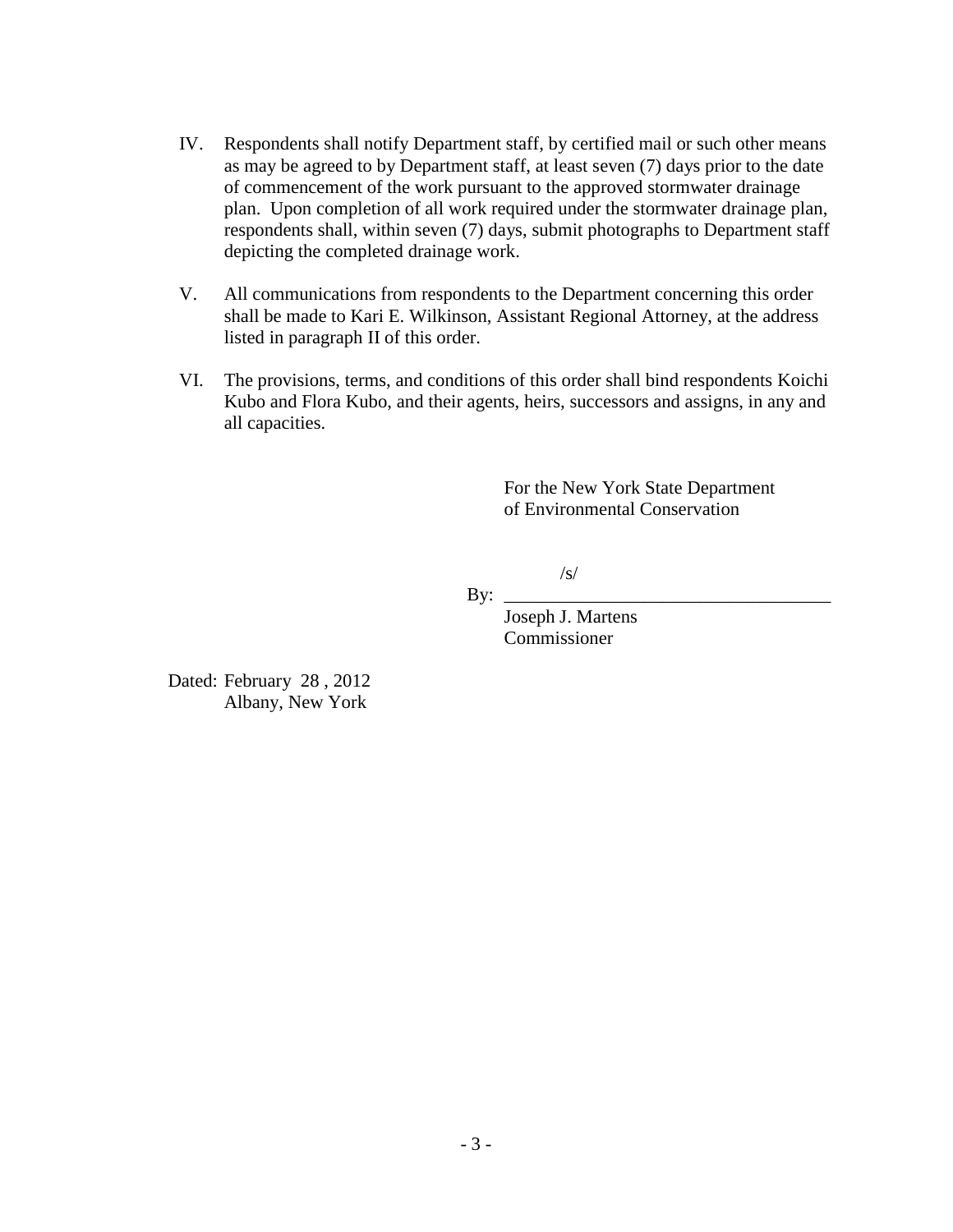## **STATE OF NEW YORK DEPARTMENT OF ENVIRONMENTAL CONSERVATION 625 BROADWAY ALBANY, NEW YORK 12233-1550**

In the Matter

- of -

the Alleged Violations of Article 15 of the New York State Environmental Conservation Law and Part 666 of Title 6 of the Official Compilation of Codes, Rules and Regulations of the State of New York

- by -

## **KOICHI KUBO AND FLORA KUBO,**

Respondents.

DEC File No. R1-20090316-32

### **HEARING REPORT**

- by -

/s/ \_\_\_\_\_\_\_\_\_\_\_\_\_\_\_\_\_\_\_\_\_\_\_\_\_\_\_

Richard A. Sherman Administrative Law Judge

February 10, 2012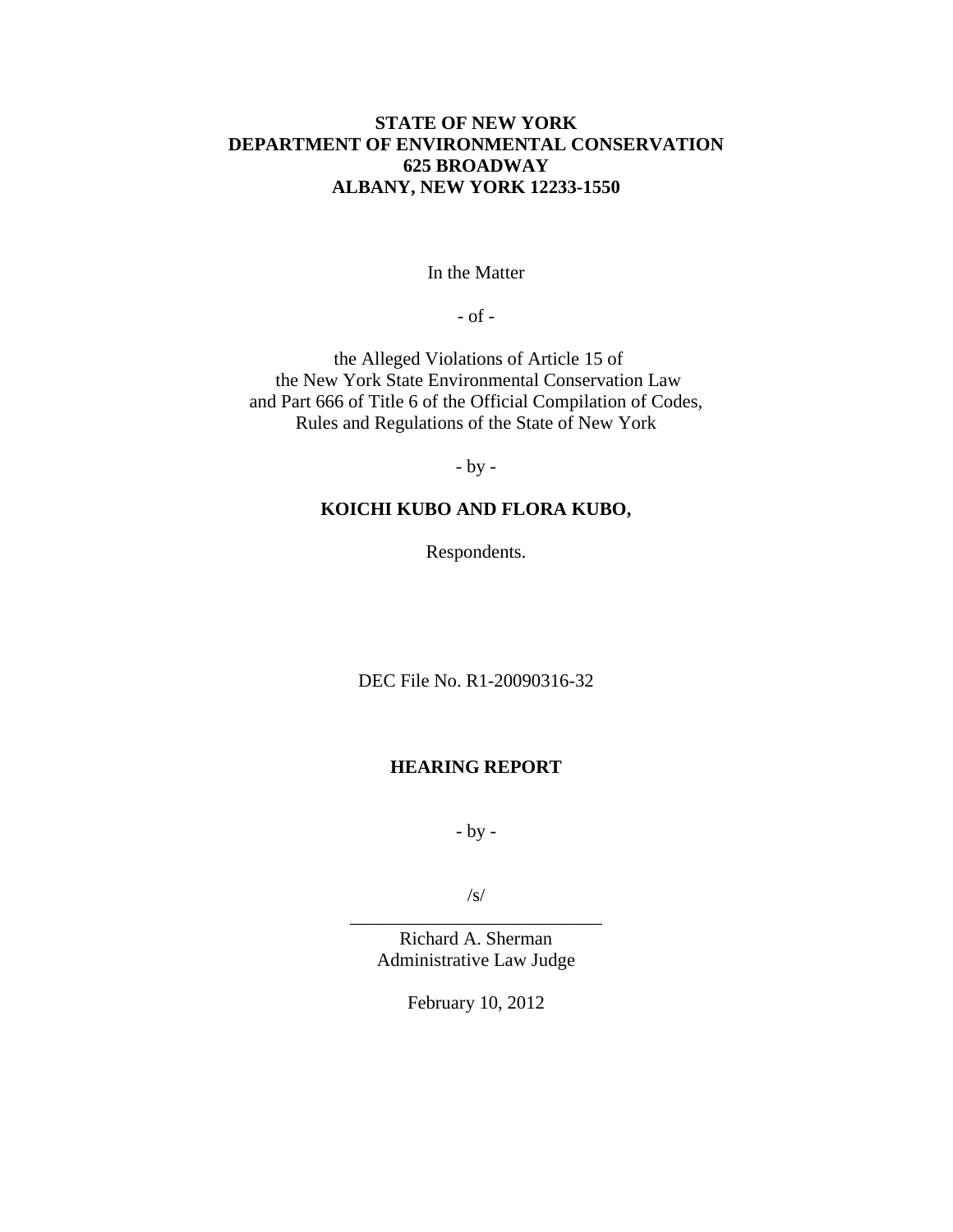#### **PROCEEDINGS**

Staff of the New York State Department of Environmental Conservation (Department or DEC) commenced this administrative enforcement proceeding by service of a notice of hearing and complaint, both dated September 14, 2011, by certified mail, on Koichi Kubo and Flora Kubo. The complaint alleges that respondents violated section 15-2723 of the Environmental Conservation Law (ECL), and section 666.13(C) of title 6 of the Official Compilation of Codes, Rules and Regulations of the State of New York (6 NYCRR), by constructing a private dwelling within the Lower Carmans<sup>1</sup> Scenic River Corridor (river corridor) without a permit from the Department. Respondents answered the complaint by letter (answer), dated September 30, 2011, wherein they raise various defenses to the allegations and request that the complaint be dismissed.

An administrative enforcement hearing was held on December 7, 2011, at the Department's Region 1 Office in Stony Brook, New York, to consider Department staff's allegations.<sup>2</sup> The hearing was held in accordance with the provisions of the Department's uniform enforcement hearing procedures (6 NYCRR part 622). Staff was represented by Kari E. Wilkinson, Assistant Regional Attorney, DEC Region 1. Staff called one witness: Robert F. Marsh, Natural Resources Supervisor, DEC Region 1. Flora Kubo testified on behalf of respondents, who appeared pro se.

The parties agreed to forgo written closing briefs and instead made their closing statements on the record at the close of the hearing. No post hearing submissions were authorized or received. Accordingly, the hearing record closed upon my receipt of the transcript on December 29, 2011.

As detailed below, on the basis of the record established in this proceeding, this hearing report recommends that the Commissioner issue an order (i) adjudging respondents to be in violation of the wild, scenic and recreational rivers (WSRR) system law and regulations, as specified below; (ii) directing respondents to provide Department staff with an as built survey and install a Department-approved drainage system for stormwater control; and (iii) assessing a civil penalty of \$27,000 jointly and severally upon the respondents, with \$20,000 suspended provided that respondents comply with all terms and conditions of the Commissioner's order.

#### **FINDINGS OF FACT**

1. At all times relevant to these proceedings, respondents Koichi Kubo and Flora Kubo were the owners of property (site) located at 2622 Montauk Highway, Town of Brookhaven,

 $1$ <sup>1</sup> The spelling of Carmans River used throughout this report is that shown on the maps in evidence (see exhibits 2, 4, 7 at 13) and elsewhere in the hearing record (see e.g. exhibit 3; complaint ¶¶ 6, 10, 16). The spelling in the statute is "Carmens River" (see e.g. ECL 15-2714[2][f]).

 $2^{2}$ The notice of hearing advised respondents that the hearing would be held at the Department's Region 1 Office on December 9, 2011, at 10:00 a.m. The hearing date and time were subsequently changed to December 7, 2011, at 1:00 p.m. Respondents were advised by staff of this change by letter dated October 31, 2011, and by telephone on November 21, 2011.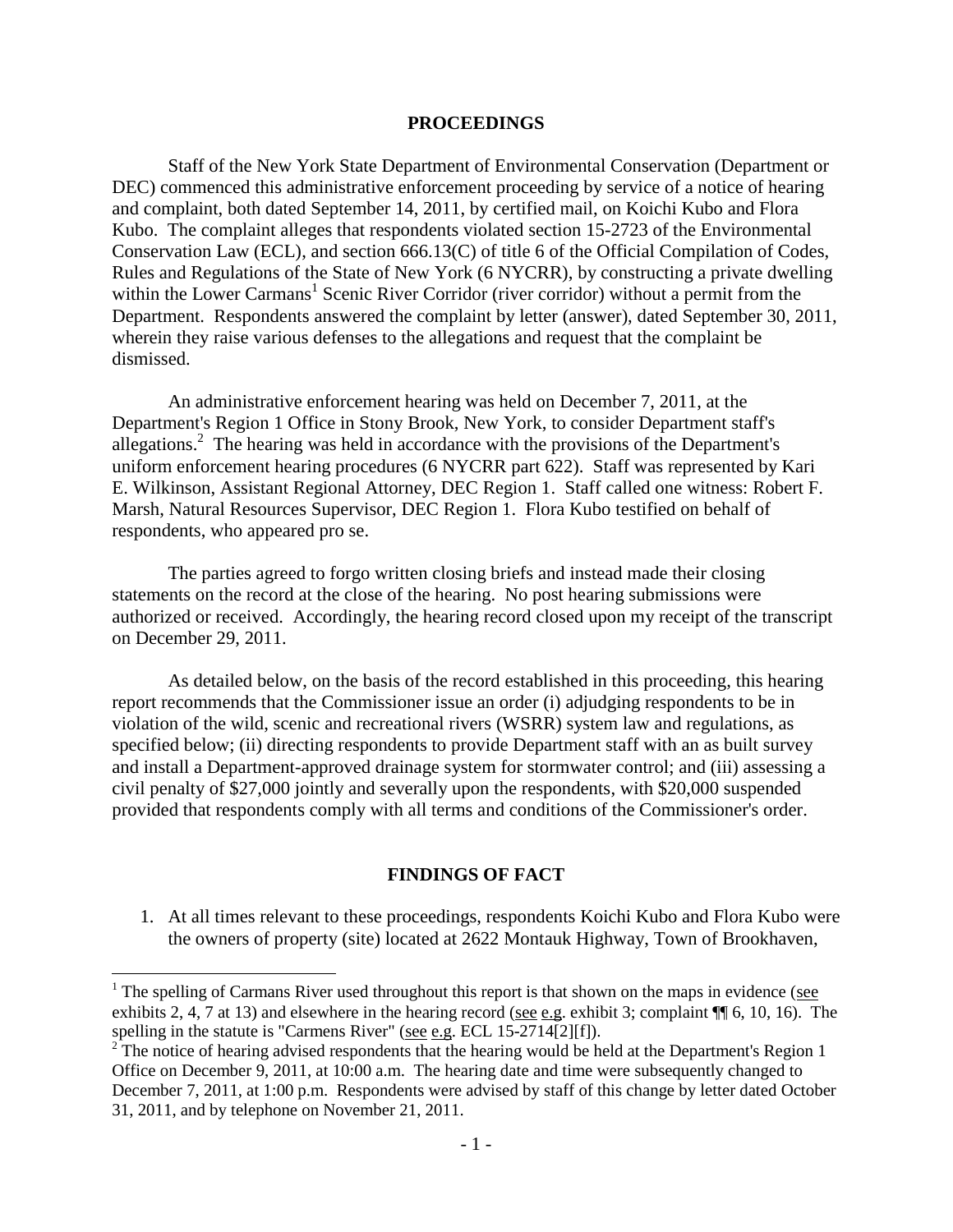New York (Suffolk County Tax Map Number 200-903-1-15) (complaint ¶ 3; exhibit 7 at 3 [joint application for permit, item 6]). Respondents purchased the site in or about 1990 (transcript at 7, 48).

- 2. The site consists of approximately four acres (exhibit 7 at 3 [joint application for permit, item 9]) and is located entirely within the river corridor (exhibits 2, 3 [Matter of River Area Boundaries for the Carmans and Connetquot Rivers, Decision and Order of the First Deputy Commissioner (1977 Order), March 4, 1977, attached FEIS, Appendix A at iii-iv (establishing the river area boundaries for the "Lower Carmans Scenic River")], 4; transcript at 13-14, 15 [describing markings on exhibit 2]).
- 3. Commencing in or about October, 2007, respondents constructed a private dwelling and associated structures at the site (exhibits 5, 7 at 3 [joint application for permit, item 9], 8 at 1-4).
- 4. Little Neck Creek is within the river corridor and is a tributary of the Carmans River (exhibits 2, 3 [1977 Order, attached FEIS at 7], 4).
- 5. The site is approximately 560 feet from Little Neck Creek (exhibit 4; transcript at 24).
- 6. The private dwelling constructed by respondents is approximately 700 feet from the nearest bank of Little Neck Creek (exhibits 4; 7 at 10, 14) and is at least partially screened from the creek (exhibits 4, 8 [depicting vegetation on and surrounding the site]; transcript at 46 [respondent Flora Kubo's testimony that she has never seen the creek from her property]).
- 7. Environmental Conservation Officer (ECO) VerHague issued an Administrative Conservation Appearance Ticket (ACAT) to respondents' contractor, Charles W. Southard, Jr., on October 31, 2007, for "construction of a home" within a "wild/scenic river" corridor without a permit from the Department (exhibit 5; see transcript at 25-27, 46).
- 8. Department staff issued Notices of Violation to Charles Southard, Jr., on November 5, 2007, and to respondents on December 6, 2007, for construction of a "single family dwelling" within a wild, scenic and recreational river corridor without a permit from the Department (exhibits 6A, 6B).
- 9. Respondents filed an application for a WSRR permit with the Department, signed only by their agent, which was received by the Department on November 15, 2007 (exhibit 7).
- 10. Department staff's witness, Mr. Marsh, inspected the site on November 2, 2007, November 8, 2007, December 19, 2007, September 10, 2008, and November 21, 2008 (transcript at 33-35; exhibit 8 at 5-9).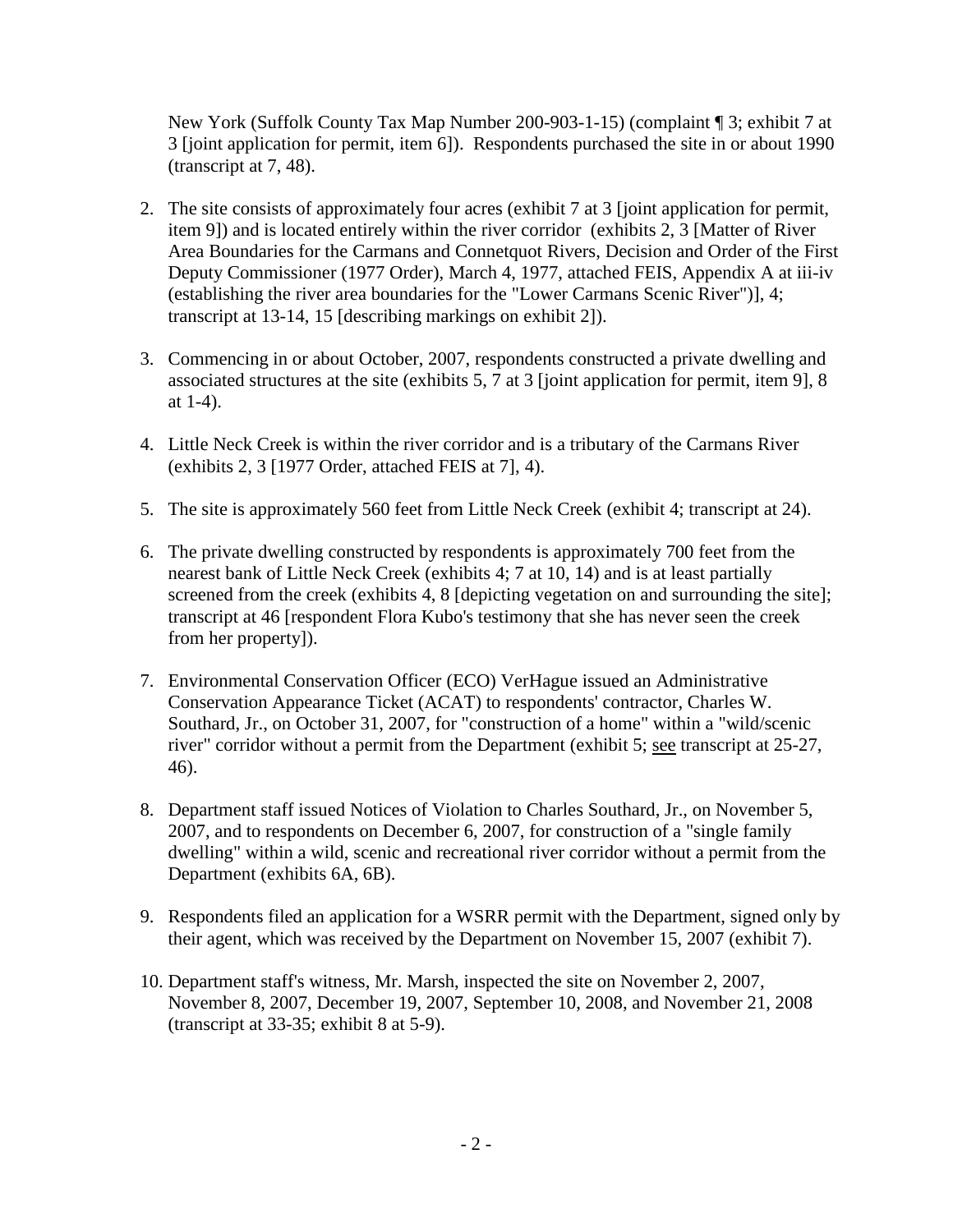### **DISCUSSION**

Environmental Conservation Law, article 15, title 27 (title 27), establishes the New York State wild, scenic and recreational rivers system (see ECL 15-2701[4]). The purpose of title 27 is to implement the State's policy of protecting rivers that are designated as "possess[ing] outstanding natural, scenic, historic, ecological and recreational values" (ECL 15-2701[1]). Pursuant to ECL 15-2701(3), designated rivers "shall be preserved in free-flowing condition and . . . they and their immediate environs shall be protected for the benefit and enjoyment of present and future generations."

Any person who violates any provision of title 27, or any regulation or order issued pursuant thereto, "may be compelled to comply with or obey the same by injunction, mandamus or other appropriate remedy. In addition, any such person shall pay a civil penalty of not less than one hundred dollars or more than one thousand dollars for each day of such violation" (ECL 15-2723).

Department staff bears the burden of proof on all charges and matters that it affirmatively asserts in the complaint (see 6 NYCRR 622.11[b][1]) and must sustain that burden by a preponderance of the evidence (see 6 NYCRR 622.11[c]).

#### Summary of Respondents' Position

Respondents deny that the site is within the river corridor (answer ¶ 4). Respondents argue that, if a WSRR permit was required, they should not be held responsible for their failure to obtain a permit because they had engaged the services of a local permit "expeditor" who was responsible for securing all permits necessary for construction of the dwelling (transcript at 7-9, 45-46). Respondents assert that they applied for and obtained a Town of Brookhaven building permit, a Suffolk County sanitary system permit, and a State "road opening permit" (answer ¶ 1). Respondents assert that none of these permitting authorities advised them that they were also required to obtain a WSRR permit from the Department and further assert that there are no markings or postings in the area of the site to indicate that it is situated within the river corridor (id. ¶¶ 1-2; transcript at 46). Respondents assert that the site is more than two miles from any bank of the Carmans River and is, therefore, well beyond the one-half mile jurisdictional limitation established under title 27 (answer ¶ 13). Respondents request dismissal of the action and further request that the site "be removed from the Scenic River Corridor, which it apparently has been designated to be in because it does not provide any scenic views [of the river], nor [have] any impact on any watercourse within this corridor, and is buffered by a National Park" (id.).

#### Cause of Action

The sole cause of action set forth in the complaint alleges that "[o]n or before October 31, 2007 and through November 21, 2008, Department Staff documented the Respondents['] continued construction of a residential structure in the Carmans Scenic River Corridor without the required WSRR permit from the Department" (complaint ¶ 16). This, staff alleges, was in violation of 6 NYCRR 666.13(C) and ECL 15-2723 (id. ¶ 17).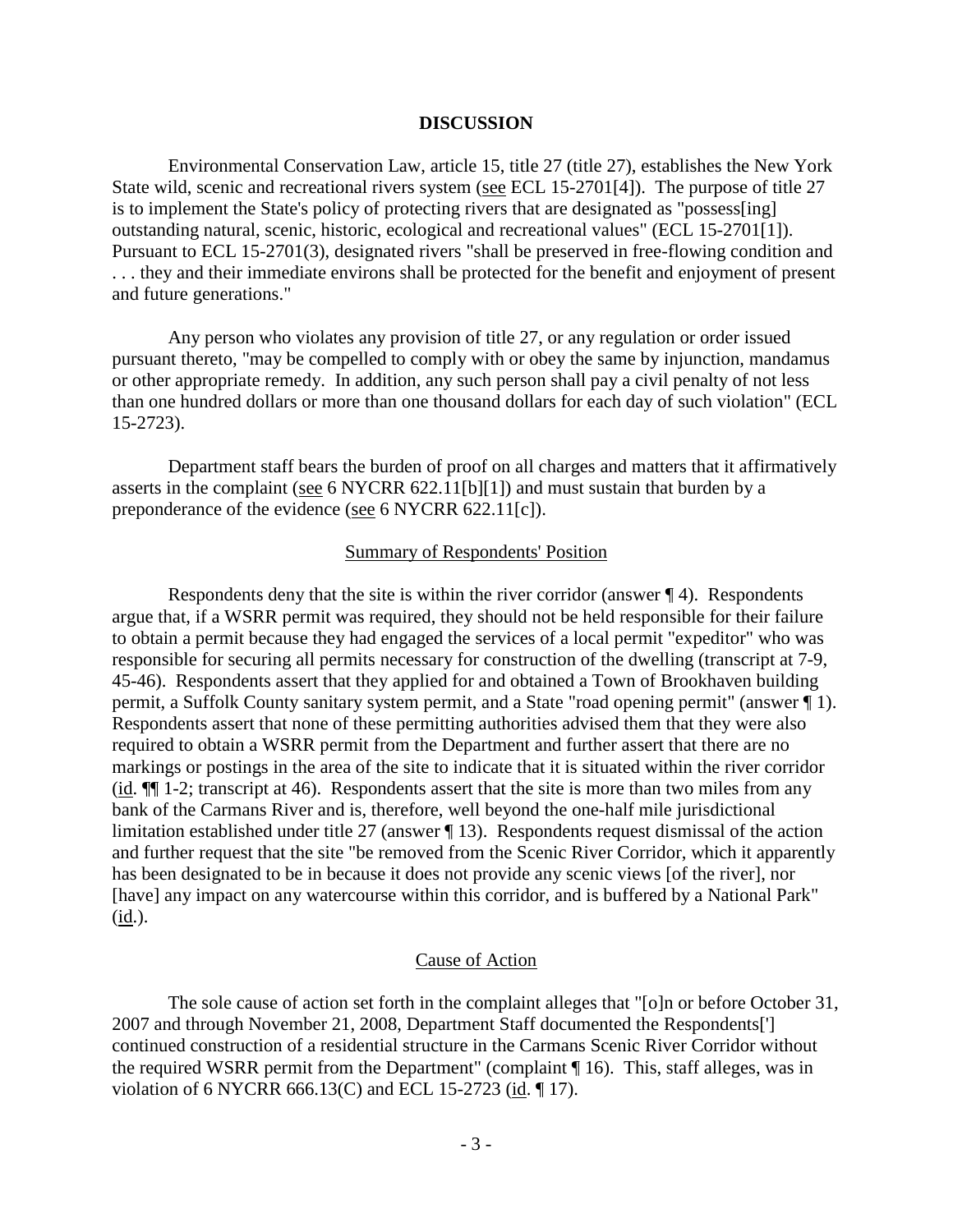Respondents argue that the site is too distant from the bank of the Carmans River to fall within the boundaries of the river corridor. Respondents correctly note that the area of a river corridor is limited by law to no more than one-half mile from a designated river. Because the site is more than one-half mile from the Carmans River, respondents argue that it cannot be within the river corridor. This argument is unavailing.

Pursuant to ECL 15-2703(9), a "river" is defined, in part, as "a flowing body of water or a section, portion or *tributary* thereof" (emphasis supplied), and a "river area" is defined to include "the term river and the land area in its immediate environs as established by the commissioner . . . but not exceeding a width of one-half mile from each bank thereof." Taken together, the definition of river and river area plainly contemplate the inclusion of tributaries within the WSRR system and the Commissioner is authorized to include areas up to one-half mile from the bank of a tributary within a river corridor.

The site is located approximately 560 feet from Little Neck Creek, a tributary of the Carmans River, and is entirely within the river corridor as designated by the Department. Department staff introduced the 1977 Order, which established the boundaries of the river corridor; the official New York State Carmans WSR River Corridor Map; and an aerial photograph depicting the boundaries of the river corridor and of respondents' site (see 6 NYCRR 622.11[a][9] ["All maps, surveys and official records affecting real property, which are on file in the State in the office of . . . any county clerk . . . or any department of the State . . . are *prima facie* evidence of their contents"]). Staff's witness testified to the location of the site in relation to the river corridor boundaries and identified the site on both the official river corridor map and the aerial photograph. The testimony and documentary evidence introduced by staff are probative and uncontroverted. Accordingly, Department staff has met its burden of proof to demonstrate that the site is located within the river corridor.

Pursuant to 6 NYCRR 666.13(C), construction of private dwellings within a scenic river corridor is either a prohibited use or a use which requires a WSRR permit, depending on how close the proposed structure is to the bank of a protected river or tributary. If the proposed private dwelling is 250 feet or less from the bank, it is a prohibited use (designated by an "X" in the regulation). If the proposed private dwelling is within the corridor, but more than 250 feet from the bank, it requires a WSRR permit (designated by a "P" in the regulation).

The record does not establish the precise distance from respondents' dwelling to the bank of Little Neck Creek. However, a map submitted by respondents with their permit application<sup>3</sup> depicts the dwelling as being 700 feet from the bank of Little Neck Creek. This distance appears generally consistent with the sum of Department staff's estimate of the distance between the creek and the nearest boundary of the site (i.e., approximately 560 feet [see exhibit 4; transcript at 24]) plus the setback of the dwelling from the relevant site boundary (i.e., 124.5 feet at its

<sup>&</sup>lt;sup>3</sup> Note that the application was not submitted to the Department until November 15, 2007, after respondents' contractor had been cited for construction of the dwelling without a WSRR permit. Staff's witness testified that the Department did not process the application because construction at the site was "most of the way completed" at that time, and the violation needed to be resolved through the enforcement process (transcript at 31).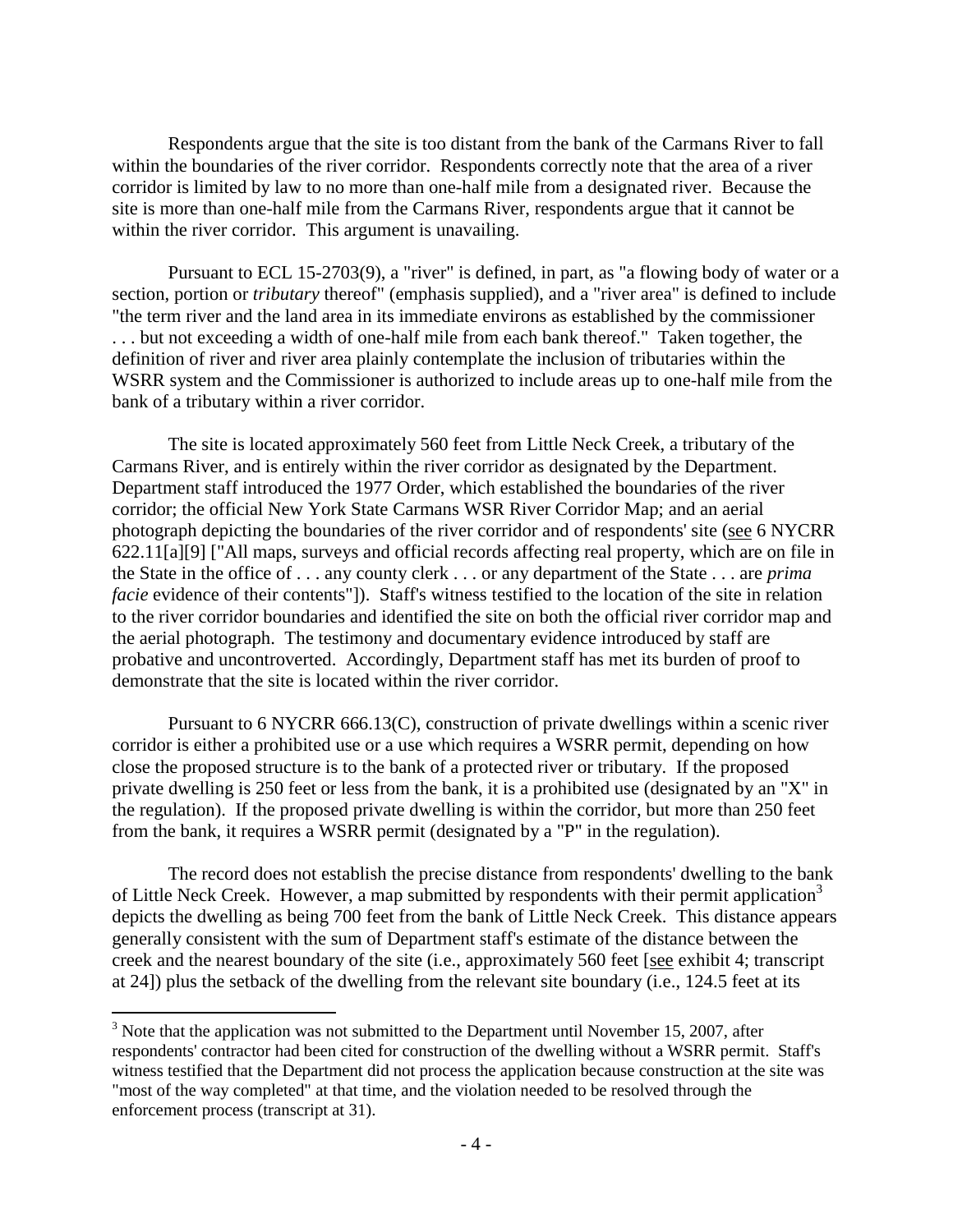nearest point [see exhibit 7 at 14]). Additionally, respondent Flora Kubo testified that Little Neck Creek is not visible from the dwelling and that she had never seen the creek from her property (transcript at 46).

As noted above, the site is entirely within the river corridor and is approximately 560 feet from the bank of Little Neck Creek. Because the private dwelling constructed on the site by respondents is more than 250 feet from the bank of the creek, it is not a prohibited use under 6 NYCRR 666.13(C). However, respondents were required to obtain a WSRR permit prior to construction.

Respondents' assertion that they had no notice of the requirement for a WSRR permit to construct a private dwelling in the river corridor is unavailing. Title 27 does not impose an affirmative duty on other permitting authorities, such as towns or counties, to advise applicants that a WSRR permit is needed from the Department. There is also no requirement for river corridors to be posted. Although respondent Flora Kubo's testimony that respondents were unaware of the fact the site was located within the river corridor is credible, this lack of knowledge does not relieve a property owner from the obligations imposed under title 27.

I conclude that Department staff established by a preponderance of the evidence that respondents constructed a private dwelling in the river corridor without a WSRR permit in violation of 6 NYCRR 666.13(C).

### Relief

By its complaint, Department staff requests that the Commissioner issue an order assessing a penalty of \$27,000, with \$13,500 payable, and \$13,500 suspended provided that respondents strictly comply with certain remedial measures to be imposed under the order (complaint at 3). 4 For the reasons discussed below, I recommend that the Commissioner issue an order assessing a penalty of \$27,000, with \$20,000 suspended, and requiring respondents to implement, in part, the remedial actions demanded by staff.

#### Remedial Measures

By its complaint, Department staff requests an order of the Commissioner directing respondents to (i) provide the Department with an as built survey showing all permanent structures on the site, and (ii) install drainage for all impervious surfaces sufficient to contain a two inch rain event in a twenty-four hour period. Staff also requests authorization to review and approve all structures depicted on the survey, and determine whether they "may remain as built" (complaint at 3).

 $4$  The complaint contains inconsistencies in paragraph II of the demand for relief. First, the penalty demand is stated as "thirty eight thousand six hundred dollars (\$27,000)." Second, paragraph II demands compliance with remedial measures set forth in "the attached Appendix A," but there is no appendix attached to the complaint. To avoid any prejudice to respondents, I will limit staff's demand to \$27,000, the lesser of the two penalty amounts stated, and to those remedial measures appearing on the face of the complaint. This approach also appears to be consistent with staff's intent (see complaint at 3; transcript at 36).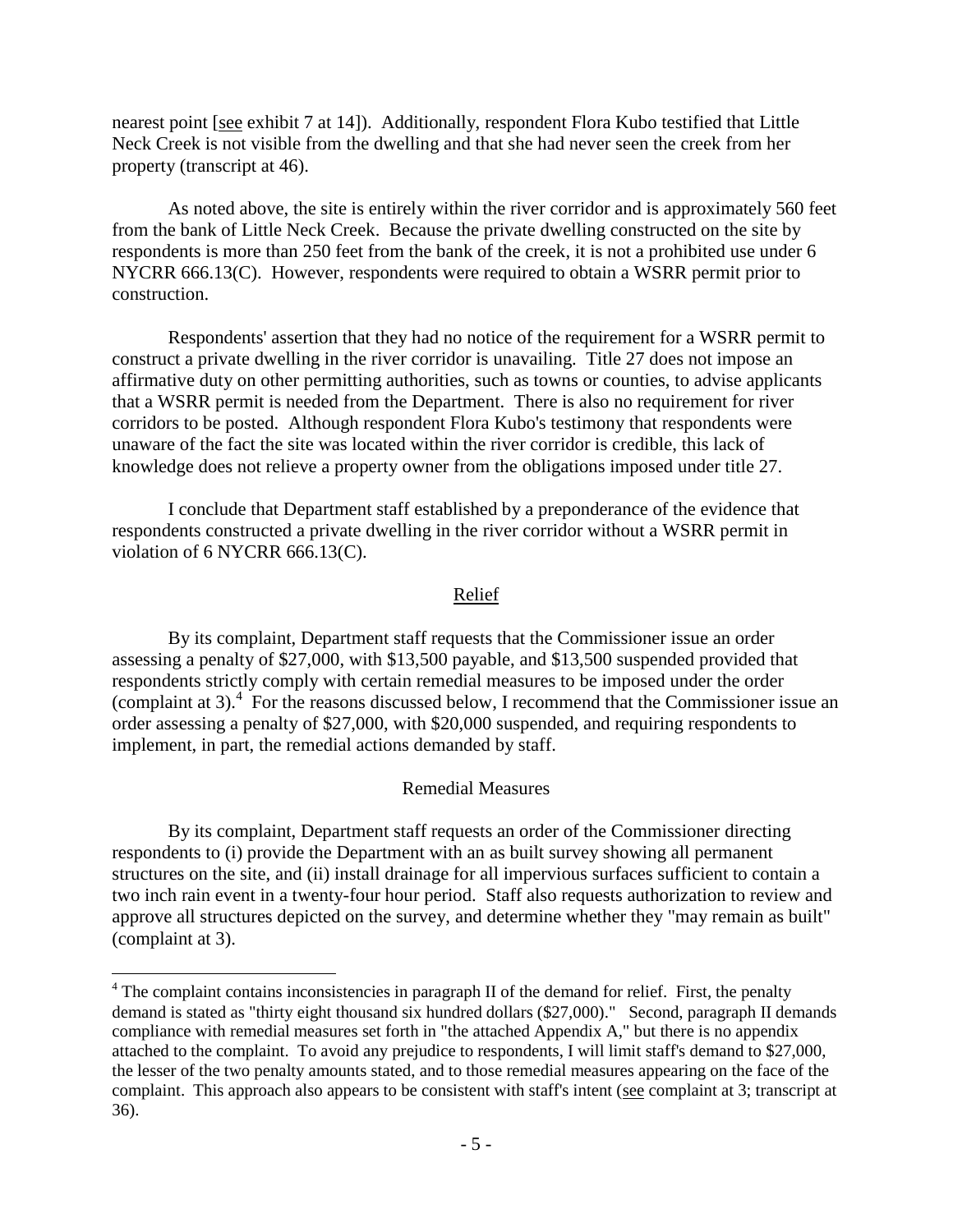Except as discussed below, I conclude that the remedial measures requested by Department staff are authorized and appropriate. Staff's requests for an as built survey of all structures on the site and for the installation of sufficient storm drainage are reasonable and authorized under the facts and circumstances presented here.

However, I cannot recommend that staff be granted authority to approve whether the structures at the site may remain as built. The record is not sufficient to grant such relief. Staff's witness testified that, had respondents applied for permits from the Department prior to the construction of the dwelling, "their permits may have been issued" and that "there was not significant environmental damage" (transcript at 37). The record also reflects that the site is on the northernmost edge of the river corridor boundary, that respondents' dwelling is approximately 700 feet from the bank of Little Neck Creek, and that the dwelling is screened from the creek.<sup>5</sup> On this record, I recommend denial of staff's request for authority to approve whether structures at the site may remain as built.

### Penalty Calculation

Department staff's penalty request is well within the maximum statutory penalty available. For violations of WSRR regulations, ECL 15-2723 provides that a respondent "may be compelled to comply with or obey the [regulation] by injunction, mandamus or other appropriate remedy. In addition, any such person shall pay a civil penalty of not less than one hundred dollars or more than one thousand dollars for each day of such violation."

Staff determined the number of days of violation to be 270 and multiplied that number by \$100, the minimum daily penalty provided for under ECL 15-2723. Staff's witness testified that the 270 days of violation were derived by using a "conservative approach" to estimate the number of work days, excluding weekends and holidays, between October 31, 2007 (the date that ECO VerHague issued an ACAT at the site), and November 21, 2008 (the last date that staff witnessed work at the site) (transcript at 36-37).

Staff's penalty calculation is conservative. Construction of a private dwelling in violation of 6 NYCRR 666.13(C) is an ongoing violation, subject to daily penalties so long as the structure remains in place (see generally Matter of Valiotis, Order of the Commissioner, March 25, 2010, at 5-6 [holding that, until removed, an unauthorized structure in a tidal wetland or its adjacent area is an ongoing violation]; Matter of Sutherland, Order of the Commissioner, June 23, 2010, at 5 [concurring with the ALJ's penalty recommendation for violations of part 666, which was based, in part, upon the duration of the violations]). Using October 31, 2007, as the first day of violation, and September 14, 2011 (the date of the complaint), as the last day of violation, staff could have justifiably charged respondents with violating 6 NYCRR 666.13(C) for a total of 1415 days. This would result in a statutory maximum penalty for the single cause of action

<sup>5</sup> The use guidelines established under 6 NYCRR 666.13 generally become more restrictive as the use, or proposed use, becomes more near the designated river. Where a permit is issued for construction of a private dwelling within a river corridor, screening and other restrictions are imposed if the dwelling will be within 500 feet of the river bank (6 NYCRR 666.13[C][2][b][note (i)]). Here, none of these restrictions apply.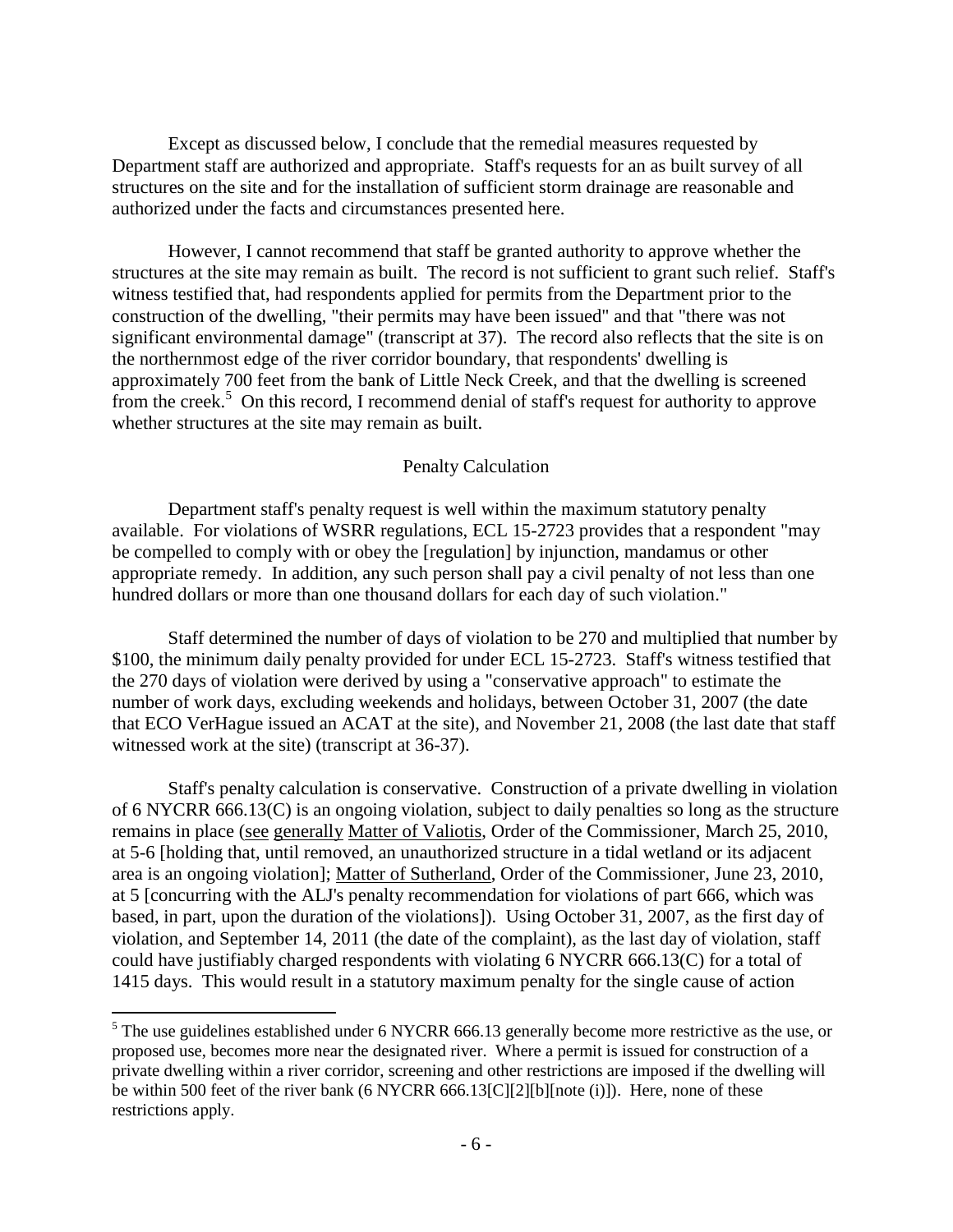charged by staff of \$1,415,000 (1,415 days in violation multiplied by the \$1,000 statutory daily maximum).

Although Department staff's penalty calculation is conservative, under the circumstances presented here, I recommend that a greater portion of the requested \$27,000 penalty be suspended. In addition to the lack of environmental impact and other matters discussed above (see supra at 6 [discussion under remedial measures]), staff proffered no evidence to establish that respondents derived any economic benefit from the violation, and none is apparent (see Civil Penalty Policy, Commissioner Policy DEE-1, June 20, 1990, §§ III [stating that "at a minimum, penalties should remove any economic benefit that results from a failure to comply with the law], IV.C [describing various measures of economic benefit]). Additionally, respondents engaged the services of a local permit expeditor to secure the permits necessary for construction of the dwelling. While a site owner is strictly liable for activities undertaken at their site in violation of part 666, respondents' reliance on a local permit expeditor is, to some degree, understandable. This is particularly so in light of respondent Flora Kubo's testimony that, during the relevant timeframe, she was seriously ill and that she and her husband were living in New York City (transcript at 45, 47-48; see also id. at 7-10, 38).

In consideration of the foregoing, I recommend the Commissioner assess a penalty in the amount of \$27,000, with \$20,000 suspended provided that respondents implement the recommended corrective measures.

## **CONCLUSIONS AND RECOMMENDATIONS**

As detailed above, I conclude that Department staff established respondents' liability for the violation alleged in the complaint. Specifically, respondents violated 6 NYCRR 666.13(C) by constructing a private dwelling within the Lower Carmans Scenic River Corridor without first obtaining a WSRR permit from the Department.

For the foregoing violation, I recommend that the Commissioner issue an order directing respondents to implement the remedial measures described above, and assessing a civil penalty of \$27,000 jointly and severally upon the respondents. I further recommend that \$20,000 of the penalty be suspended provided that respondents implement the remedial measures and comply with all other terms of the Commissioner's order.